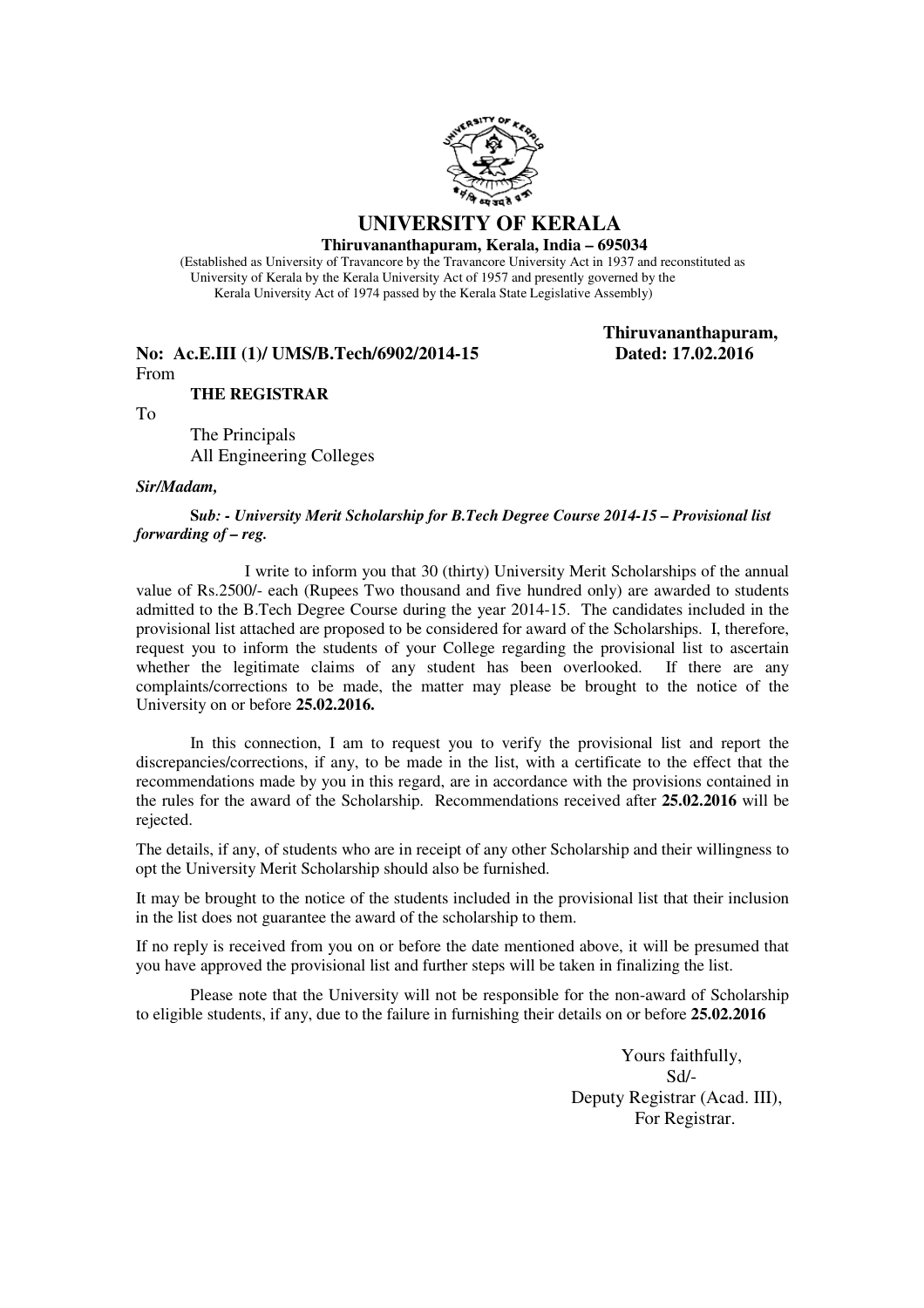# **UNIVERSITY MERIT SCHOLARSHIP B.Tech (2014-15)**

## **PROVISIONAL LIST OF CANDIDATES SELECTED FOR THE AWARD**

| Sl.<br>N <sub>0</sub>  | Name of the<br><b>Candidates</b> | Reg. No. of passing<br><b>HSE/VHSE/CBSE/ISC</b><br><b>Exam.2014</b> | $%$ of<br><b>Marks</b> | <b>Name of the College</b>                                                | <b>Remarks</b> |  |
|------------------------|----------------------------------|---------------------------------------------------------------------|------------------------|---------------------------------------------------------------------------|----------------|--|
|                        |                                  | 1. Civil Engineering-No. of Scholarships-3                          |                        |                                                                           |                |  |
| 1                      | Gopika S V                       | 1029617                                                             | 98.42                  | Mar Baselios College of<br>Engineering &Technology,<br>Thiruvananthapuram |                |  |
| $\overline{2}$         | Arathy Nair .G.R                 | 1000628                                                             | 97.2                   | LBS Institute of<br>Technology, Poojapura<br>Thiruvananthapuram           |                |  |
| 3                      | Jincy Sam                        | 1008782                                                             | 97.17                  | Mar Baselios College of<br>Engineering &Technology,<br>Thiruvananthapuram |                |  |
| 4.                     | Hisana.N                         | 1001842                                                             | 97.16                  | LBS Institute of<br>Technology, Poojapura<br>Thiruvananthapuram           |                |  |
| 5.                     | Susha S George                   | 1021075                                                             | 97.1                   | LBS Institute of<br>Technology, Poojapura<br>Thiruvananthapuram           |                |  |
| 6                      | Anu Mohan R                      | 1001814                                                             | 96.83                  | Mar Baselios College of<br>Engineering &Technology,<br>Thiruvananthapuram |                |  |
|                        |                                  | 2. Mechanical Engineering-No. of Scholarships-2                     |                        |                                                                           |                |  |
| 1                      | Anand R                          | 1018260                                                             | 97.92                  | Mar Baselios College of<br>Engineering &Technology,<br>Thiruvananthapuram |                |  |
| $\overline{2}$         | Ratheesh J R                     | 1025386                                                             | 96.47                  | Mar Baselios College of<br>Engineering &Technology,<br>Thiruvananthapuram |                |  |
| 3                      | Amal Krishna A S                 | 1021246                                                             | 96.33                  | St. Thomas Institute for<br>Science & Technology<br>Thiruvananthapuram    |                |  |
| $\overline{4}$         | Midhun S                         | 1028952                                                             | 95.42                  | Mohandas College of<br>Engineering & Technology<br>Thiruvananthapuram     |                |  |
|                        |                                  | 3. Mechanical Stream-Production Engineering-No of Scholarship-2     |                        |                                                                           |                |  |
|                        |                                  |                                                                     | No eligible candidates |                                                                           |                |  |
|                        |                                  | 4. Mechanical Stream Automobile Engineering-No. of scholarship-2    |                        |                                                                           |                |  |
|                        |                                  |                                                                     | No eligible candidates |                                                                           |                |  |
|                        |                                  | 5. Mechanical Stream -Industrial Engineering-No. of Scholarships-2  |                        |                                                                           |                |  |
| No eligible candidates |                                  |                                                                     |                        |                                                                           |                |  |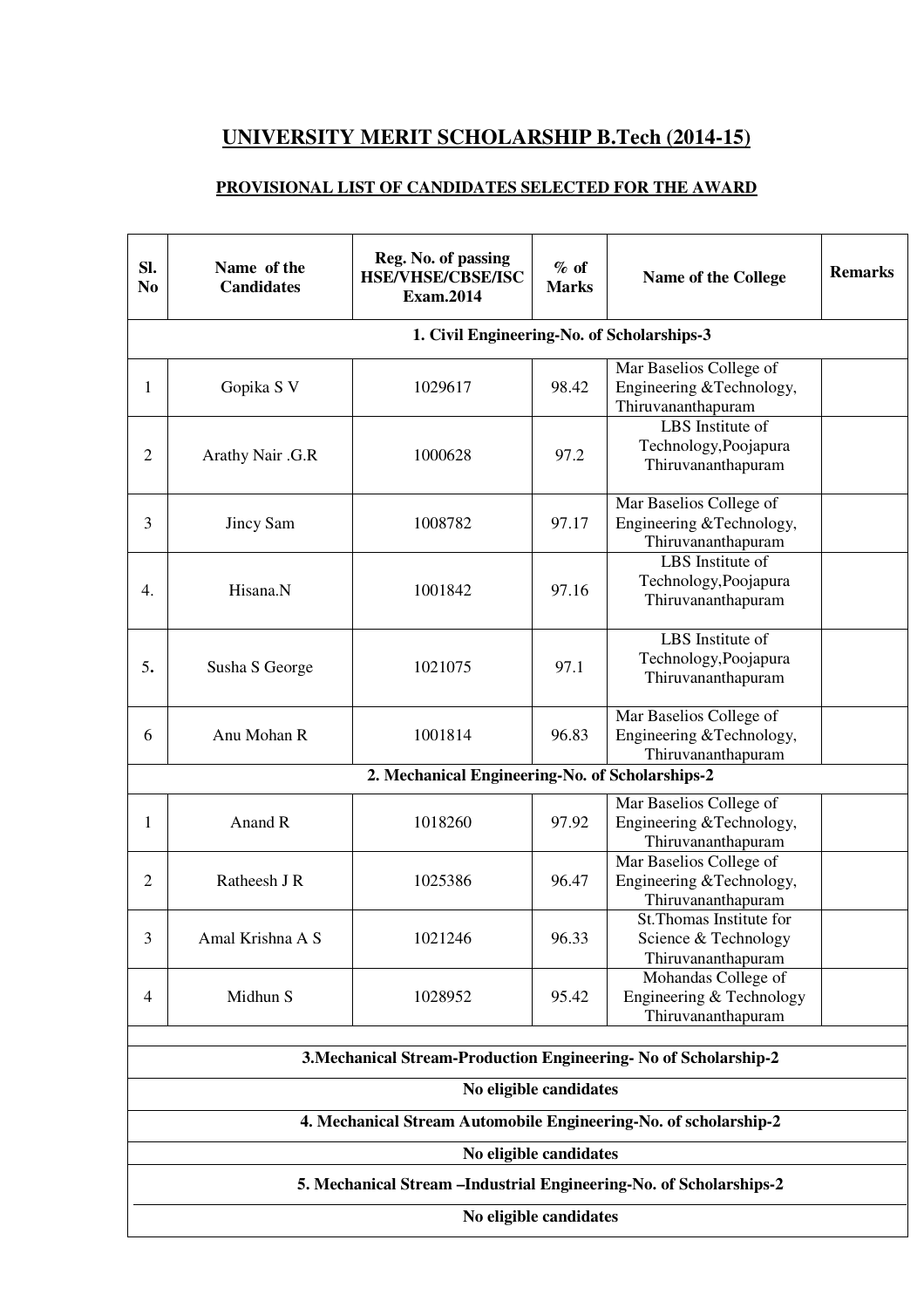|                                                                  |                    | 6. Chemical Engineering-No. of Scholarship-2                  |                        |                                                                           |        |  |
|------------------------------------------------------------------|--------------------|---------------------------------------------------------------|------------------------|---------------------------------------------------------------------------|--------|--|
|                                                                  |                    |                                                               | No eligible candidates |                                                                           |        |  |
| 7. Biotechnology & Biochemical Engineering-No. of scholarships-2 |                    |                                                               |                        |                                                                           |        |  |
| 1.                                                               | Tinul K Tom        | 4626884                                                       | 92.4                   | Sree Chitra Thirunal<br>College of Engineering<br>Thiruvananthapuram      | ML due |  |
| $\overline{2}$                                                   | Chinchila Bhasujan | 1053982                                                       | 92.25                  | Sree Chitra Thirunal<br>College of Engineering<br>Thiruvananthapuram      |        |  |
| 3                                                                | Arya J S           | 1006435                                                       | 90.16                  | Mohandas College of<br>Engineering & Technology<br>Thiruvananthapuram     |        |  |
| 4                                                                | Gokul Kesav        | 1385339                                                       | 85                     | Mohandas College of<br>Engineering & Technology<br>Thiruvananthapuram     |        |  |
| 1                                                                | Aiswarya M Nair    | 1029521                                                       | 98.25                  | Govt Engineering College<br><b>Barton Hill</b>                            |        |  |
|                                                                  |                    | 8. Electrical & Electronics Engineering-No. of scholarships-3 |                        |                                                                           |        |  |
|                                                                  |                    |                                                               |                        | Thiruvananthapuram<br>Mar Baselios College of                             |        |  |
| 2                                                                | Sindhu P Nair      | 1079571                                                       | 96.5                   | Engineering &Technology,<br>Thiruvananthapuram                            |        |  |
| 3                                                                | Archa P Lal        | 1029054                                                       | 96.25                  | Govt Engineering College<br><b>Barton Hill</b><br>Thiruvananthapuram      |        |  |
| 4                                                                | Aswajith R S       | 1064553                                                       | 94.67                  | Mar Baselios College of<br>Engineering &Technology,<br>Thiruvananthapuram |        |  |
| 5                                                                | Nayana A V         | 4637715                                                       | 93.2                   | Mar Baselios College of<br>Engineering &Technology,<br>Thiruvananthapuram |        |  |
| 6                                                                | Arathi V L         | 4637940                                                       | 92.4                   | John Cox Memorial CSI<br>Institute of Technolgy<br>Thiruvananthapuram     |        |  |
|                                                                  |                    |                                                               |                        | 9. Electronics & Communication Engineering-No. of scholarships-3          |        |  |
| $\mathbf{1}$                                                     | Gayathri P S       | 1000591                                                       | 98.5                   | LBS Institute of<br>Technology, Poojapura<br>Thiruvananthapuram           |        |  |
| $\overline{2}$                                                   | Anjali S Pillai    | 1079794                                                       | 98                     | LBS Institute of<br>Technology, Poojapura<br>Thiruvananthapuram           |        |  |
| 3                                                                | Athira Gopan V     | 1029062                                                       | 97.8                   | LBS Institute of<br>Technology, Poojapura<br>Thiruvananthapuram           |        |  |

LBS Institute of Technology,Poojapura Thiruvananthapuram

4 Neena Mathews 1029087 97.5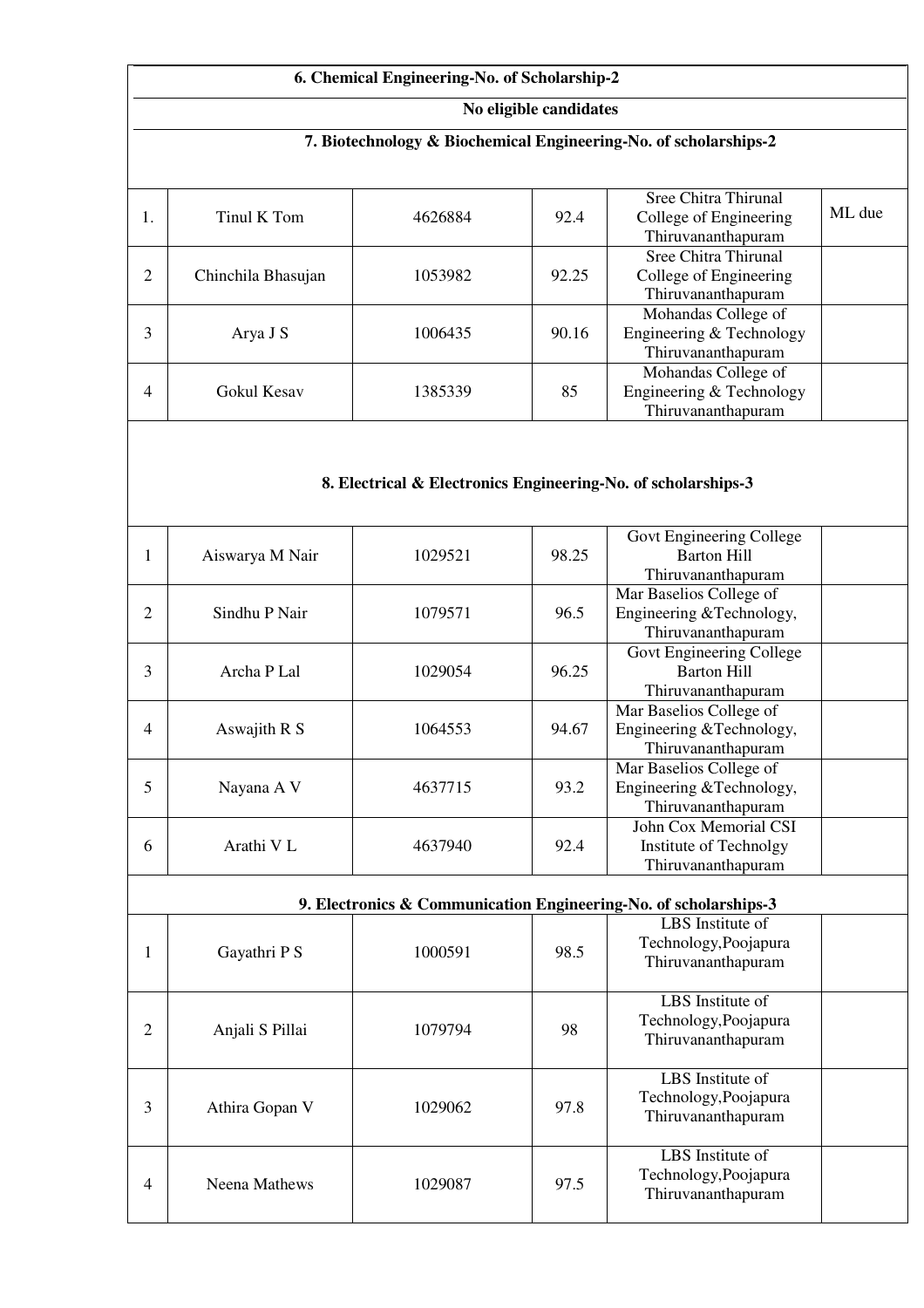|                |                     |                                                         |       | LBS Institute of                                                |  |
|----------------|---------------------|---------------------------------------------------------|-------|-----------------------------------------------------------------|--|
| 5              | Maria Sona Varghese | 1001767                                                 | 97.5  | Technology, Poojapura                                           |  |
|                |                     |                                                         |       | Thiruvananthapuram                                              |  |
|                |                     |                                                         |       | LBS Institute of                                                |  |
|                |                     |                                                         |       |                                                                 |  |
| 6              | Vineetha B          | 1021077                                                 | 97    | Technology, Poojapura                                           |  |
|                |                     |                                                         |       | Thiruvananthapuram                                              |  |
|                |                     |                                                         |       | 10. Applied Electronics & Instrumentation-No. of scholarships-2 |  |
|                |                     |                                                         |       | LBS Institute of                                                |  |
| 1              | Harishma A S        | 1007727                                                 | 95.16 | Technology, Poojapura                                           |  |
|                |                     |                                                         |       | Thiruvananthapuram                                              |  |
|                | Sruthi <sub>S</sub> |                                                         |       | LBS Institute of                                                |  |
| $\mathbf{2}$   |                     | 4627865                                                 | 94.6  | Technology, Poojapura                                           |  |
|                |                     |                                                         |       | Thiruvananthapuram                                              |  |
|                |                     |                                                         |       | LBS Institute of                                                |  |
| 3              | Keerthi M           | 1001174                                                 | 91.58 | Technology, Poojapura                                           |  |
|                | S.Swehta            |                                                         |       | Thiruvananthapuram                                              |  |
|                |                     |                                                         |       | LBS Institute of                                                |  |
| 4              |                     | 4637452                                                 | 91    | Technology, Poojapura                                           |  |
|                |                     |                                                         |       | Thiruvananthapuram                                              |  |
|                |                     |                                                         |       |                                                                 |  |
|                |                     |                                                         |       |                                                                 |  |
|                |                     | 11. Computer Science & Engineering No. of scholarship-3 |       |                                                                 |  |
|                |                     |                                                         |       | Mar Baselios College of                                         |  |
| 1              | Greeshma Santhosh   | 1021289                                                 | 97.58 | Engineering &Technology,                                        |  |
|                |                     |                                                         |       | Thiruvananthapuram                                              |  |
|                |                     |                                                         |       | LBS Institute of                                                |  |
| $\overline{2}$ | Benzy Jayakumar     | 1030100                                                 | 97.33 | Technology, Poojapura                                           |  |
|                |                     |                                                         |       | Thiruvananthapuram                                              |  |
|                |                     | 1008919                                                 |       | Mohandas College of                                             |  |
| 3              | Sanjay Darshan S B  |                                                         | 95.6  | Engineering & Technology                                        |  |
|                |                     |                                                         |       | Thiruvananthapuram                                              |  |
|                |                     | 1019531                                                 |       | LBS Institute of                                                |  |
| 4              | Anooja S K          |                                                         | 95.33 | Technology, Poojapura                                           |  |
|                |                     |                                                         |       | Thiruvananthapuram                                              |  |
|                | Sangeetha K S       | 1375933                                                 |       | LBS Institute of                                                |  |
| 5              |                     |                                                         |       |                                                                 |  |
|                |                     |                                                         | 95    | Technology, Poojapura                                           |  |
|                |                     |                                                         |       | Thiruvananthapuram                                              |  |
|                |                     |                                                         |       | LBS Institute of                                                |  |
| 6              | Geethu J S          | 1009287                                                 | 94.1  | Technology, Poojapura                                           |  |
|                |                     |                                                         |       | Thiruvananthapuram                                              |  |
|                |                     |                                                         |       |                                                                 |  |
|                |                     | 12. Information Technology-No. of scholarships-2        |       |                                                                 |  |
|                |                     |                                                         |       | LBS Institute of                                                |  |
| 1              | Roshni Abraham      | 1029126                                                 | 94.08 | Technology, Poojapura                                           |  |
|                |                     |                                                         |       | Thiruvananthapuram                                              |  |
|                |                     |                                                         |       | LBS Institute of                                                |  |
| $\mathbf{2}$   | Arya A P            | 1021021                                                 | 94    | Technology, Poojapura                                           |  |
|                |                     |                                                         |       | Thiruvananthapuram                                              |  |
|                |                     |                                                         |       | LBS Institute of                                                |  |
| 3              | Neethi Manohar      | 1030145                                                 | 80    | Technology, Poojapura                                           |  |
|                |                     |                                                         |       | Thiruvananthapuram                                              |  |
|                |                     |                                                         |       | LBS Institute of                                                |  |
| $\overline{4}$ | Vishnu Priya B L    | 4169777                                                 | 75    | Technology, Poojapura                                           |  |
|                |                     |                                                         |       | Thiruvananthapuram                                              |  |